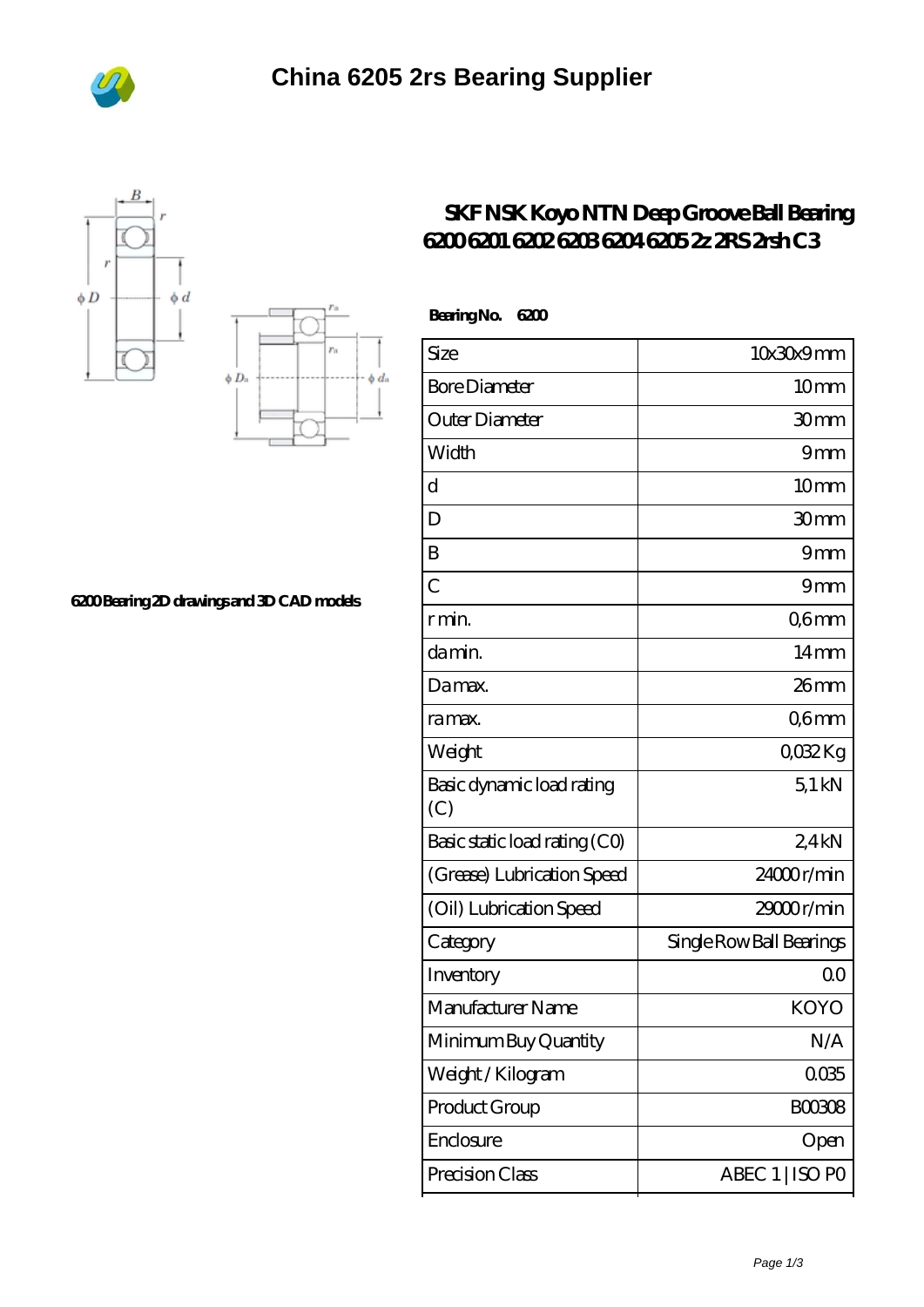

## **[China 6205 2rs Bearing Supplier](https://m.bi-countytransitway.com)**

| Maximum Capacity / Filling<br>Slot | No                                                                                                                                                                         |
|------------------------------------|----------------------------------------------------------------------------------------------------------------------------------------------------------------------------|
| Rolling Element                    | <b>Ball Bearing</b>                                                                                                                                                        |
| Snap Ring                          | No                                                                                                                                                                         |
| <b>Internal Special Features</b>   | No                                                                                                                                                                         |
| Cage Material                      | Steel                                                                                                                                                                      |
| Internal Clearance                 | CO-Medium                                                                                                                                                                  |
| Inch - Metric                      | Metric                                                                                                                                                                     |
| Long Description                   | 10MM Bore; 30MM<br>Outside Diameter; 9MM<br>Outer Race Diameter:<br>Open; Ball Bearing; ABEC 1<br>ISO PQ No Filling Slot; No<br>Snap Ring, No Internal<br>Special Features |
| Category                           | Single Row Ball Bearing                                                                                                                                                    |
| <b>UNSPSC</b>                      | 31171504                                                                                                                                                                   |
| Harmonized Tariff Code             | 8482105068                                                                                                                                                                 |
| Noun                               | Bearing                                                                                                                                                                    |
| <b>Keyword String</b>              | Ball                                                                                                                                                                       |
| Manufacturer URL                   | http://www.koyousa.com                                                                                                                                                     |
| Manufacturer Item Number           | 6200                                                                                                                                                                       |
| Weight/LBS                         | 0076                                                                                                                                                                       |
| Outer Race Width                   | 0.354 Inch   9 Millimeter                                                                                                                                                  |
| Bore                               | 0.394 Inch   10 Millimeter                                                                                                                                                 |
| Outside Diameter                   | 1.181 Inch   30 Millimeter                                                                                                                                                 |
| Bearing No.                        | 6200                                                                                                                                                                       |
| r(min)                             | 06                                                                                                                                                                         |
| Cr                                 | 640                                                                                                                                                                        |
| CQ                                 | 240                                                                                                                                                                        |
| Cu                                 | 0120                                                                                                                                                                       |
| fO                                 | 132                                                                                                                                                                        |
| Grease lub.                        | 24000                                                                                                                                                                      |
| Oil lub.                           | 29000                                                                                                                                                                      |
|                                    |                                                                                                                                                                            |